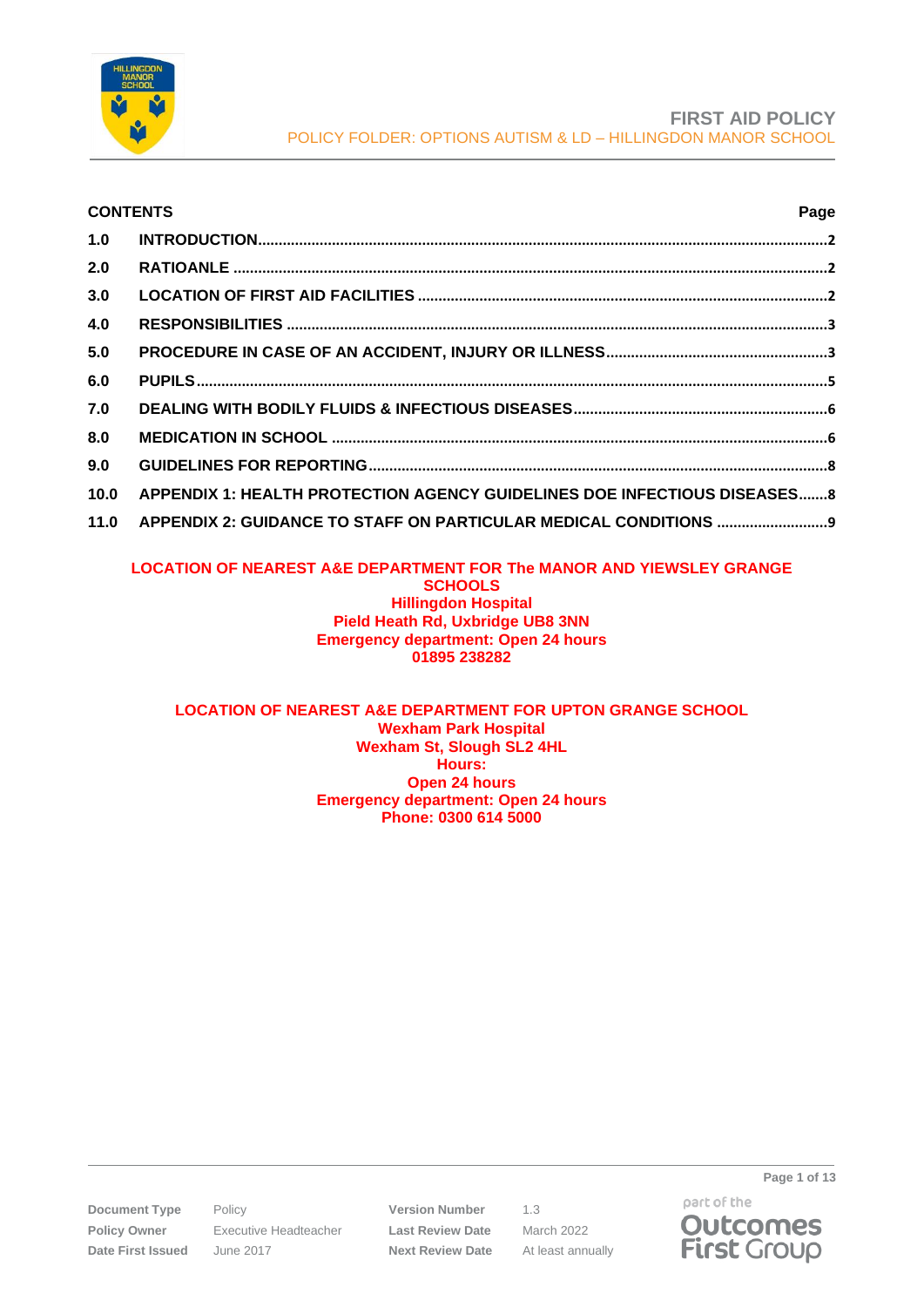

# <span id="page-1-0"></span>**1.0 INTRODUCTION**

A copy of this policy is available on the school website & Sharepoint.

**Implementation:** It is the responsibility of line managers to ensure that staff members are aware of and understand this policy and any subsequent revisions.

**Compliance:** This policy complies with all relevant regulations and other legislation as detailed in the *Compliance with Regulations & Legislation Statement*.

## <span id="page-1-1"></span>**2.0 RATIOANLE**

Hillingdon Manor School is committed to caring for, and protecting, the health, safety and welfare of its pupils, staff and visitors. We confirm our adherence to the following standards at all times:

- To make practical arrangements for the provision of First Aid on our premises, during off-site sport and on school visits.
- To ensure that trained First Aid staff renew, update or extend their HSE approved qualifications at least every three years.
- To have a minimum of two trained First Aiders on site at any one time, including a person with a paediatric first aid qualification whenever EYFS pupils are present. Such people will be able to responsibly deliver or organise emergency treatment.
- To ensure that a trained first aider accompanies every off-site visit and activity. In visits involving EYFS pupils, such a person will have a current paediatric first aid qualification.
- To record accidents and illnesses appropriately, reporting to parents and the Health & Safety Executive under the Reporting of Injuries, Diseases and Dangerous Occurrences Regulations (1995).
- To provide accessible first aid kits at various locations on site, along with a portable kit for trips, excursions and sport.
- To record and make arrangements for pupils and staff with specific medical conditions.
- To deal with the disposal of bodily fluids and other medical waste accordingly, providing facilities for the hygienic and safe practice of first aid.
- To contact the medical emergency services if they are needed, informing next of kin immediately in such a situation.
- To communicate clearly to pupils and staff where they can find medical assistance if a person is ill or an accident has occurred.
- To communicate clearly in writing to parents or guardians if a child has sustained a bump to the head at school, however minor, and to communicate in writing in relation to every instance of accident or first aid or the administration of medicine for pupils in EYFS.

## <span id="page-1-2"></span>**3.0 LOCATION OF FIRST AID FACILITIES**

Primary Upton Grange: The medical room is located on the first floor adjacent to the main staircase and toliets

Primary-Yiewsley Grange : The medical room is located on the first floor opposite the therapy office.

Secondary: The medical room is located in the hut next to the Sensory Room facility.

It is for first aid treatment and for pupil's rest/recover if feeling unwell. They include; a bed, first aid supplies, a water supply and sink, an adjacent bathroom and hygiene supplies such as gloves and paper towels.

#### A portable first aid kit is kept in all classrooms and must be taken with classes on school visits.

**Page 2 of 13**

**Document Type** Policy **Version Number** 1.3 **Policy Owner** Executive Headteacher **Last Review Date** March 2022 **Date First Issued** June 2017 **Next Review Date** At least annually

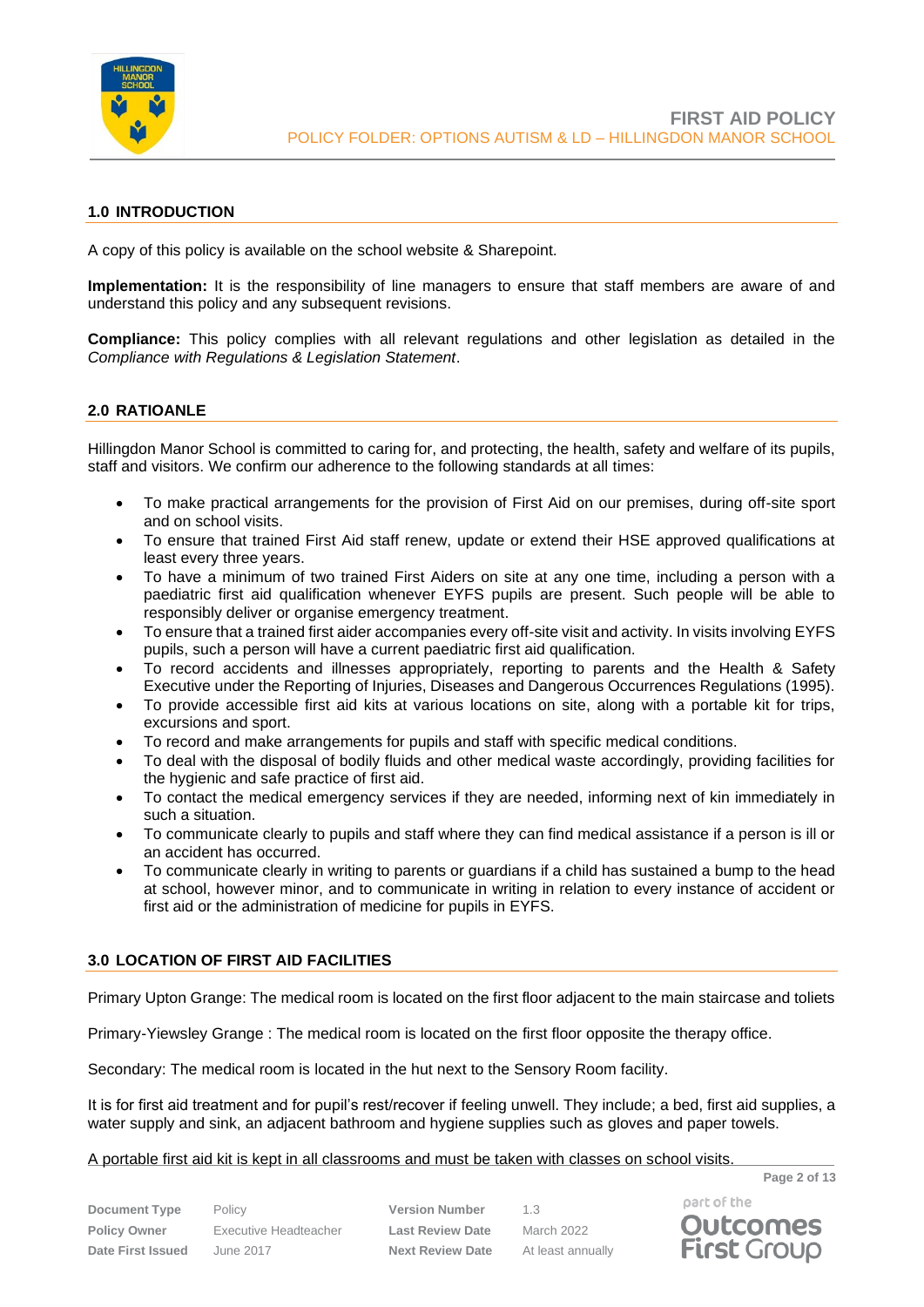

## <span id="page-2-0"></span>**4.0 RESPONSIBILITIES**

## **Responsibilities of the Trained First Aiders:**

- Provide appropriate care for pupils or staff who fall ill or sustain an injury;
- Record all accidents on INFO exchange
- In the event of any injury to the head, however minor, ensure that a note from the office is sent home to parents/guardians and a copy placed in the pupil's file.
- In the event of any accident or administration of first aid involving a pupil in EYFS, ensure that a note from the office is sent home to parents/guardians and a copy placed in the pupil's file.
- Make arrangements with parents/guardians to collect children and take them home if they are deemed too unwell to continue the school day.
- Inform the appointed person of all incidents where first aid has been administered.

## **Responsibilities of the Appointed Person:**

- Ensure that all staff and pupils are familiar with the school's first aid and medical procedures.
- Ensure that all staff are familiar with measure to provide appropriate care for pupils with particular medical needs (e.g. Diabetic needs, Epi-pens, inhalers).
- Ensure that a list is maintained and available to staff of all pupils with particular medical needs and appropriate measures needed to care for them.
- Monitor and re-stock supplies and ensure that first aid kits are replenished.
- Ensure that the school has an adequate number of appropriately trained First Aiders.
- Coordinate First Aiders and arrange for training to be renewed as necessary.
- Maintain adequate facilities.
- Ensure that correct provision is made for pupils with special medical requirements both in school and off-site visits.
- On a monthly basis, review First Aid records to identify any trends or patterns and report to the Health and Safety committee.
- Fulfil the school's commitment to report to RIDDOR, as described below.
- Liaise with managers of external facilities, when appropriate, to ensure first aid provision is available.
- Contact emergency medical services as required.
- Maintain an up-to-date knowledge and understanding of guidance and advice from appropriate agencies

# <span id="page-2-1"></span>**5.0 PROCEDURE IN CASE OF AN ACCIDENT, INJURY OR ILLNESS**

- A member of staff or pupil witnessing an accident, injury or illness should immediately contact a named trained first aider (see above).
- The school office should be contacted if the location of a trained first aider is uncertain.
- Any pupil or member of staff sustaining an injury whilst at school should be seen by a first aider who will provide immediate first aid and summon additional help as needed.
- The pupil or member of staff should not be left unattended.
- The first aider will organise an injured pupil's transfer to the medical room if possible and appropriate and to hospital in the case of an emergency.
- Parents should be informed as necessary by telephone by the first aider or school secretary.
- This will be followed up in writing and a record kept at school.
- A written record of all accidents and injuries is maintained on INFO exchange

**Policy Owner** Executive Headteacher **Last Review Date** March 2022 **Date First Issued** June 2017 **Next Review Date** At least annually

**Document Type** Policy **Version Number** 1.3

part of the

**Page 3 of 13**

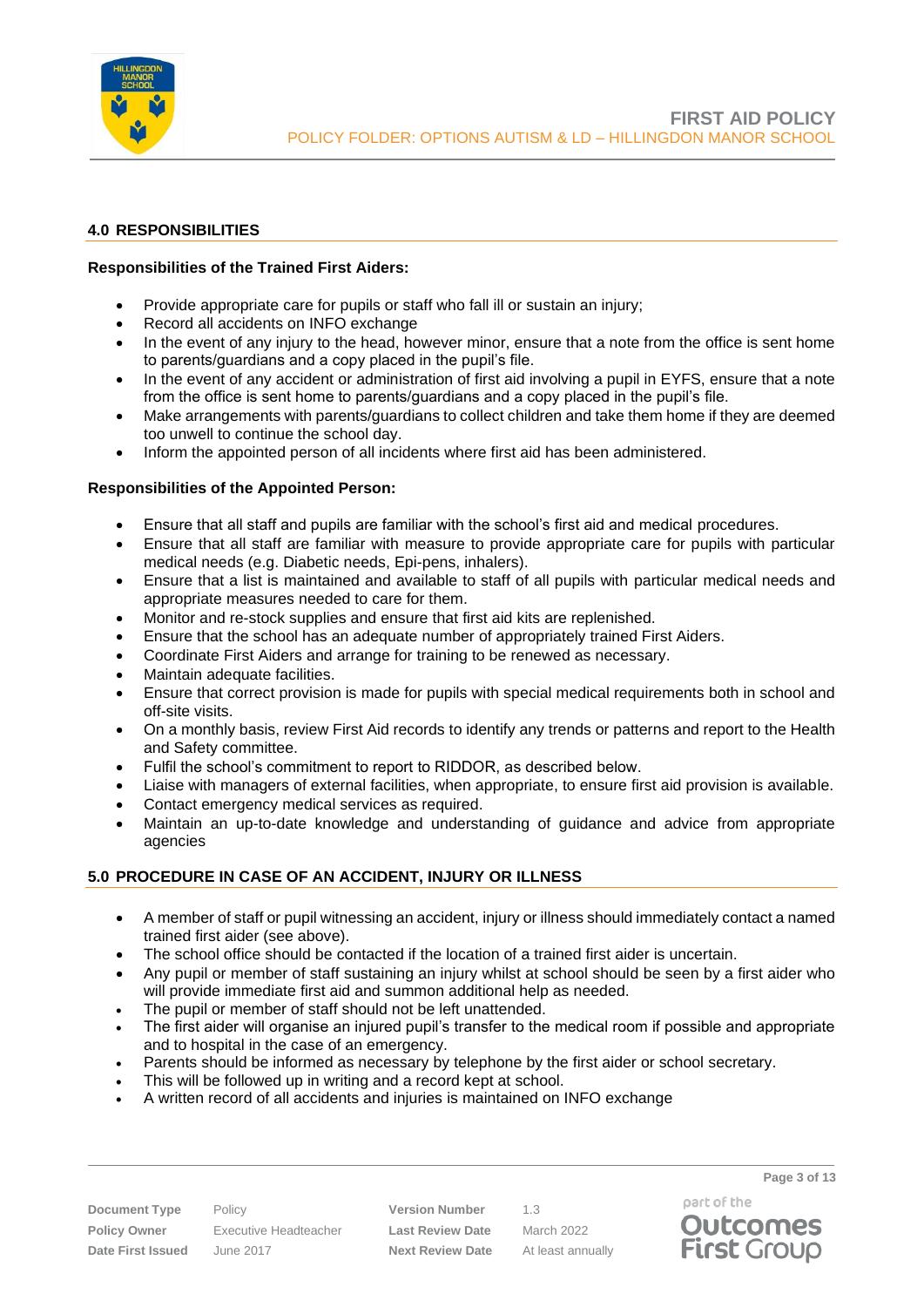

## **Contacting parents:**

Parents should be informed by telephone as soon as possible after an emergency or following a serious/significant injury including:

- Head injury (a head injury advice sheet should be given to any pupil who sustains a head injury) Available from the appointed person
- Suspected sprain or fracture
- Following a fall from height
- Dental injury
- Anaphylaxis & following the administration of an Epi-pen
- Epileptic seizure
- Severe hypoglycaemia for pupils, staff or visitors with diabetes
- Severe asthma attack
- Difficulty breathing
- Bleeding injury
- Loss of consciousness
- If the pupil is generally unwell

Parents can be informed of smaller incidents at the end of the school day by the form teacher. In EYFS, ALL incidents must be communicated to the parents in writing and a copy placed in the child's file. A parent should sign the school copy agreeing that they have been notified.

#### **Contacting the Emergency Services**

An ambulance should be called for any condition listed above or for any injury that requires emergency treatment. Any pupil taken to hospital by ambulance must be accompanied by a member of staff until a parent arrives. All cases of a pupil becoming unconscious (not including a faint) or following the administration of an Epi-pen, must be taken to hospital.

#### **Accident reporting**

"Accident, Incident or Near Miss" must be reported using the info-exchange system and completed for any accident or injury occurring at school or on a school trip. This includes any accident involving staff or visitors. The form must be submitted on the day of the incident and will be monitored by the appointed person as certain injuries require reporting (RIDDOR requirements).

#### **Pupils who are unwell in school**

Any pupil who is unwell cannot be left to rest unsupervised in the medical room. If a pupil becomes unwell, a parent should be contacted as soon as possible by the class teacher, admin office or the head teacher. Anyone not well enough to be in school should be collected as soon as possible by a parent. Staff should ensure that a pupil who goes home ill remembers to sign out.

#### **First Aid equipment and materials**

The appointed person is responsible for stocking and checking the first aid kits. Staff are asked to notify the appointed person when supplies have been used in order that they can be restocked. The first aid boxes contain:

**Document Type** Policy **Version Number** 1.3 **Policy Owner** Executive Headteacher **Last Review Date** March 2022 **Date First Issued** June 2017 **Next Review Date** At least annually

part of the **Outcomes First Group** 

**Page 4 of 13**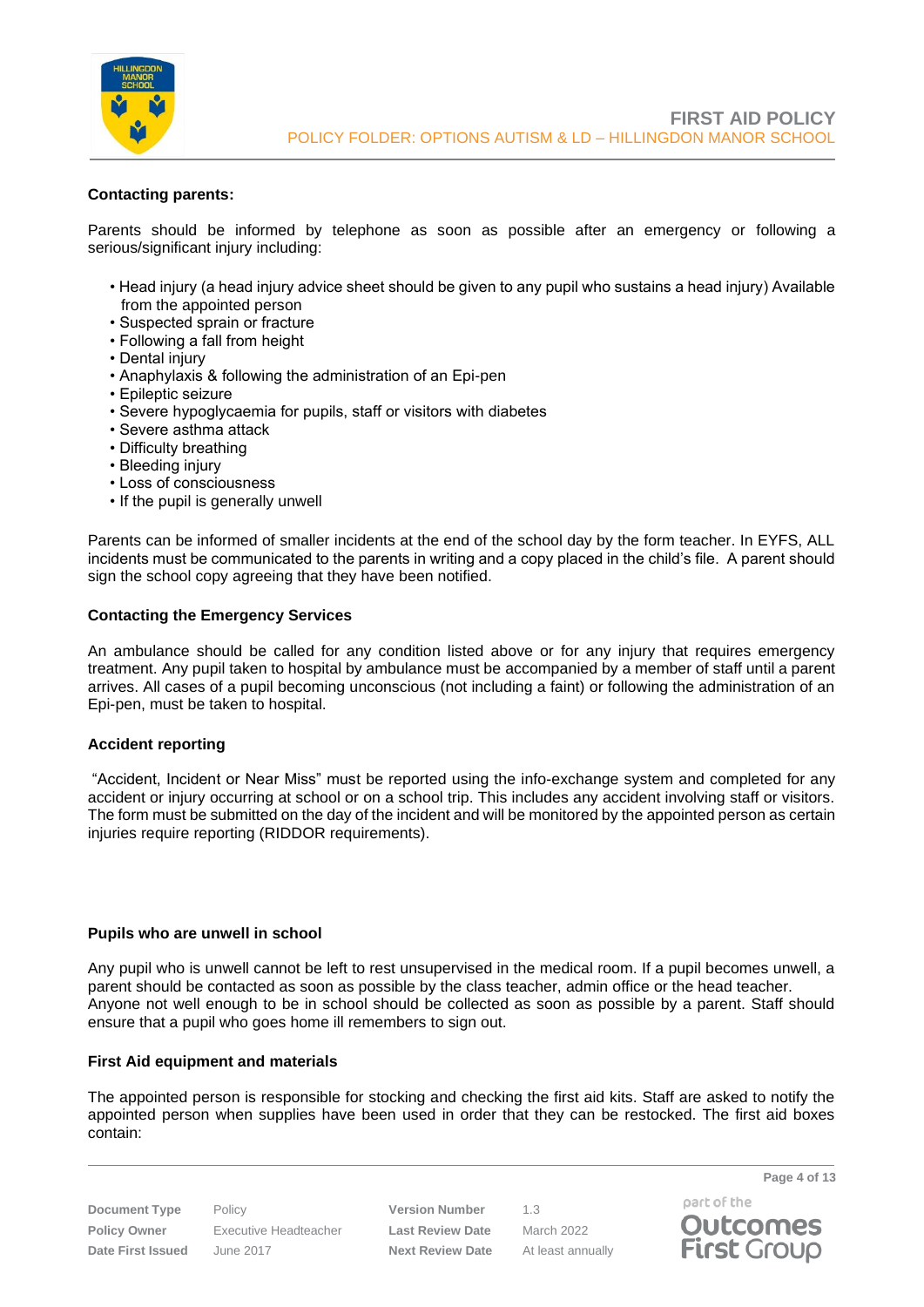

- A first aid guidance card
- At least 20 adhesive hypo allergenic plasters (including blue plasters for home economics)
- 4 triangular bandages (slings)
- Safety pins
- Cleaning wipes
- Adhesive tape
- 2 sterile eye pads
- 6 medium sized unmedicated dressings
- 2 large sized unmedicated dressings
- Disposable gloves
- 1 resuscitator
- Yellow clinical waste bag

## **First aid for school trips**

The trip organiser must ensure that at least one adult accompanying the trip has an appropriate first aid qualification (paediatric certificate for trips involving EYFS pupils) and undertake a risk assessment to ensure an appropriate level of first aid cover, with reference to the educational visits policy, which includes further guidance. A First Aid kit for school trips must be collected from the classroom(s) of the students going on the trip and returned for replenishing on return. Any accidents/injuries must be reported to the appointed person and to parents and documented on INFO exchange in accordance with this policy. RIDDOR guidelines for reporting accidents must be adhered to. For any major accident or injury, the appropriate health & safety procedure must be followed.

## <span id="page-4-0"></span>**6.0 PUPILS**

## **Pupils using crutches or having limited mobility**

Parents must inform the school of the nature of injury and the anticipated duration of immobility. The form tutor will arrange for a 'class partner' to carry books, open doors etc. Information about the condition will be discussed in staff meetings to enable teachers to be fully aware of the pupil's needs. Arrangements will be made for the pupil to arrive/leave lessons early to allow for a safe transfer around school. Parents must inform the school of any particular difficulties.

#### **Emergency care plans and treatment boxes**

The appointed person ensures that staff are made aware of any pupil with an emergency care plan. These care plans are displayed in the staff room. A copy is also kept in the medical room. Pupils with a serious medical condition will have an emergency care plan drawn up and agreed by the appointed person and parents. Emergency treatment boxes must always be taken if the pupil is out of school. The boxes are kept in the medical room.

#### **Pupils with medical conditions**

A list is available of all pupils who have a serious allergy or medical condition. This information is useful for lesson planning and for risk assessments prior to a school trip. Please return emergency boxes on completion of the trip. If staff become aware of any condition not on these lists, please inform the appointed person.

**Document Type** Policy **Version Number** 1.3 **Policy Owner** Executive Headteacher **Last Review Date** March 2022 **Date First Issued** June 2017 **Next Review Date** At least annually



**Page 5 of 13**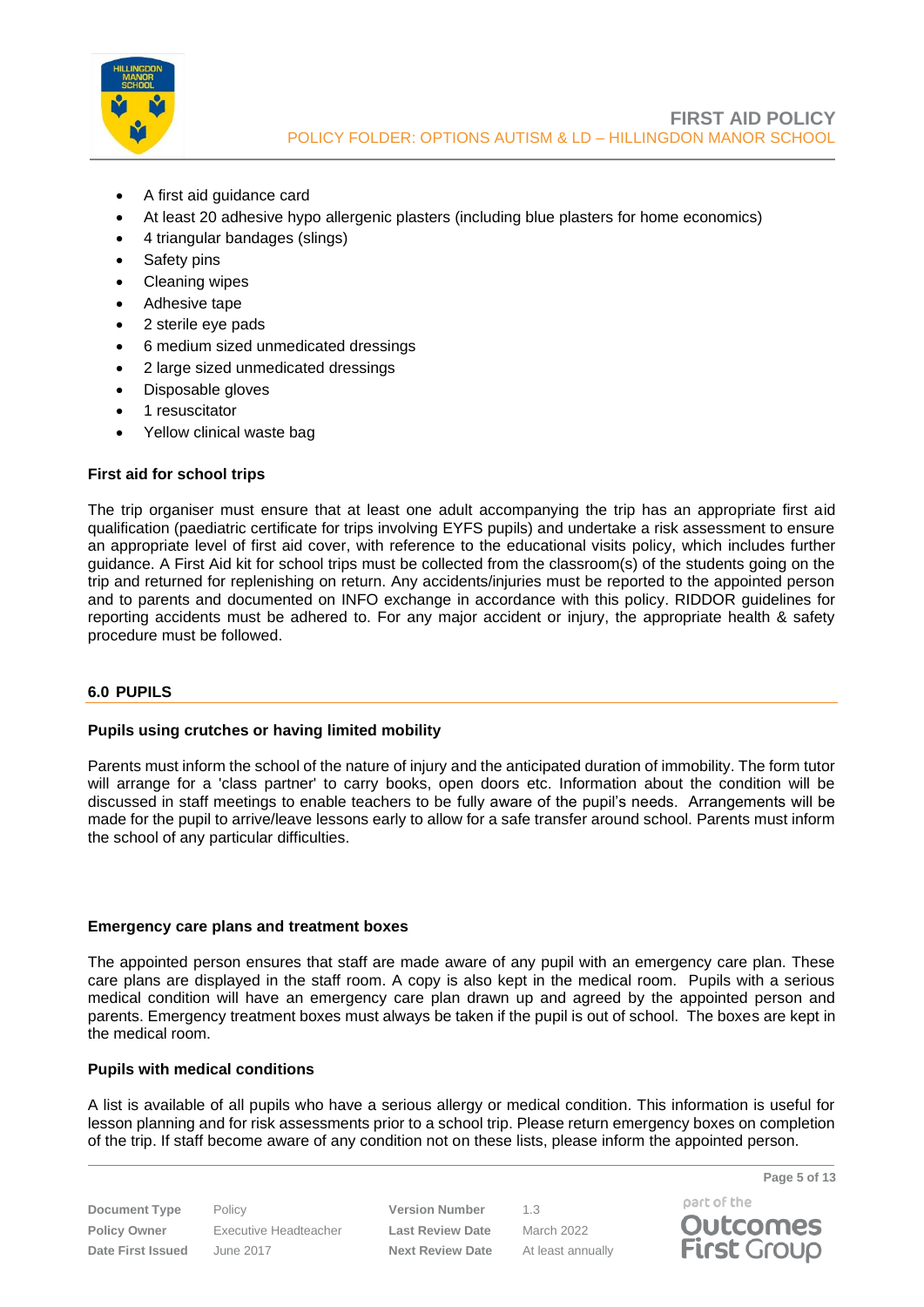

# <span id="page-5-0"></span>**7.0 DEALING WITH BODILY FLUIDS & INFECTIOUS DISEASES**

## **Dealing with bodily fluids**

In order to maintain protection from disease, all bodily fluids should be considered infected. To prevent contact with bodily fluids the guidelines below should be followed:

- When dealing with any bodily fluids wear disposable gloves.
- Wash hands thoroughly with soap and warm water after the incident.
- Keep any abrasions covered with a plaster.
- Spills of the following bodily fluids must be cleaned up immediately.

Bodily fluids include: Blood, Faeces, Nasal and eye discharges, Saliva, Vomit

Disposable towels should be used to soak up the excess, and then the area should be treated with a disinfectant solution. Never use a mop for cleaning up blood and bodily fluid spillages. All contaminated material should be disposed of in a yellow clinical waste bag (available in all First Aid boxes) then placed in the waste bin in the medical room. Avoid getting any bodily fluids in your eyes, nose and mouth or on any open sores. If a splash occurs, wash the area well with soap and water or irrigate with copious amounts of saline.

#### **Infectious diseases**

If a child is suspected of having an infectious disease advice should be sought from the appointed person who will follow the Health Protection Agency guidelines (Appendix 1) to reduce the transmission of infectious diseases to other pupils and staff.

#### <span id="page-5-1"></span>**8.0 MEDICATION IN SCHOOL**

#### **Medication in School**

The school aims to support as far as possible, and maintain the safety of, pupils who require medication during the school day, however, it should be noted that:

- No child should be given any medication without their parent's written consent.
- No Aspirin products are to be given to any pupil at school.
- Parents must be given written confirmation of any medication administered at school, a copy of which will be kept on the pupil's file. Proformas for this are available from the school office.

Children will need to take medication during the school day e.g. antibiotics. However, wherever possible, the timing and dosage should be arranged so that the medication can be administered at home.

#### **Non-Prescription Medication**

These are only to be administered by the appointed person or a designated person if they have agreed to this extension of their role and have been appropriately trained.

Staff may administer non-prescription medication on a residential school trip provided that written consent has been obtained in advance. Parents are asked to complete a consent form at the start of the academic year to cover the administration of non-prescription medicines when deemed necessary by a school first aider. Under changes to EYFS guidance (January 2012), this is now also acceptable in the case for EYFS pupils, provided that parents are contacted immediately before the administration of the medication. In all cases which rely on

**Document Type** Policy **Version Number** 1.3 **Policy Owner** Executive Headteacher **Last Review Date** March 2022 **Date First Issued** June 2017 **Next Review Date** At least annually

part of the **Outcomes First Group**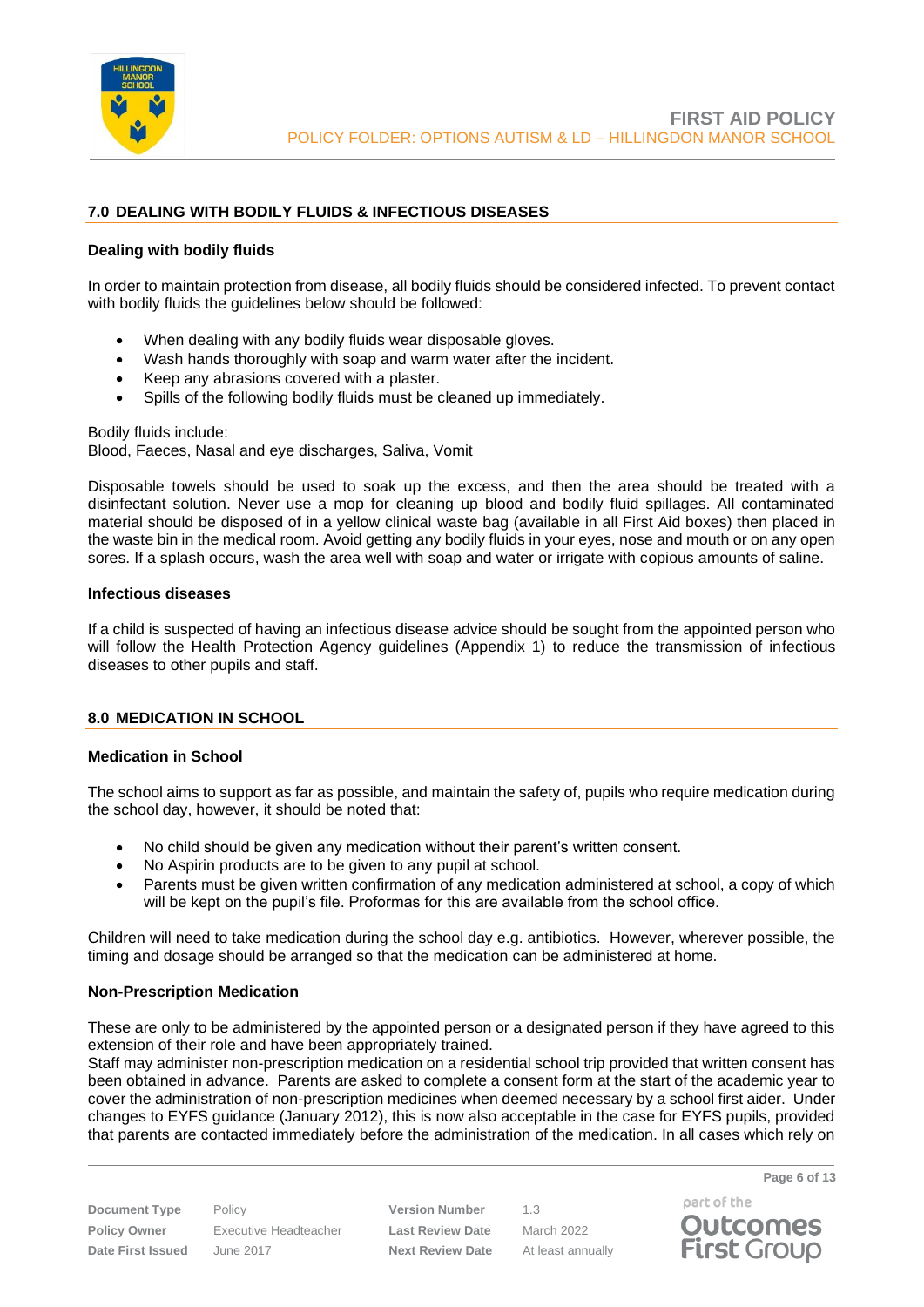

such on-going consent, parents must, nevertheless, be informed in writing that the administration of medication has taken place.

All medication administered must be documented, signed for and parents informed in writing. This may include travel sickness pills or pain relief.

## **Prescription-Only Medication**

Prescribed medicines may be given to a pupil by the appointed person or a designated person if they have agreed to this extension of their role and have been appropriately trained.

Written consent must be obtained from the parent or guardian, clearly stating the name of the medication, dose, frequency and length of course.

The school will accept medication from parents only if it is in its original container.

A form for the administration of medicines in school is available from the appointed person.

#### **Administration of Medication**

- The medication must be checked before administration by the member of staff confirming the medication name, pupil name, dose, time to be administered and the expiry date.
- Wash hands.
- Confirm that the pupil's name matches the name on the medication
- Explain to the pupil that his or her parents have requested the administration of the medication.
- Document, date and sign for what has been administered.
- Complete the form which goes back to parents
- Ensure that the medication is correctly stored in a locked drawer or cupboard, out of the reach of pupils.
- Antibiotics and any other medication which requires refrigeration should be stored in the fridge in the staff room. All medication should be clearly labelled with the pupil's name and dosage.
- Parents should be asked to dispose of any out of date medication.
- Used needles and syringes must be disposed of in the sharps box kept in the medical room.

#### **Emergency Medication**

It is the parents' responsibility to inform the school of any long-term medical condition that may require regular or emergency medication to be given. In these circumstances a health care plan may be required and this will be completed and agreed with parents.

**Policy Owner** Executive Headteacher **Last Review Date** March 2022 **Date First Issued** June 2017 **Next Review Date** At least annually

**Document Type** Policy **Version Number** 1.3

part of the **Outcomes First Group** 

**Page 7 of 13**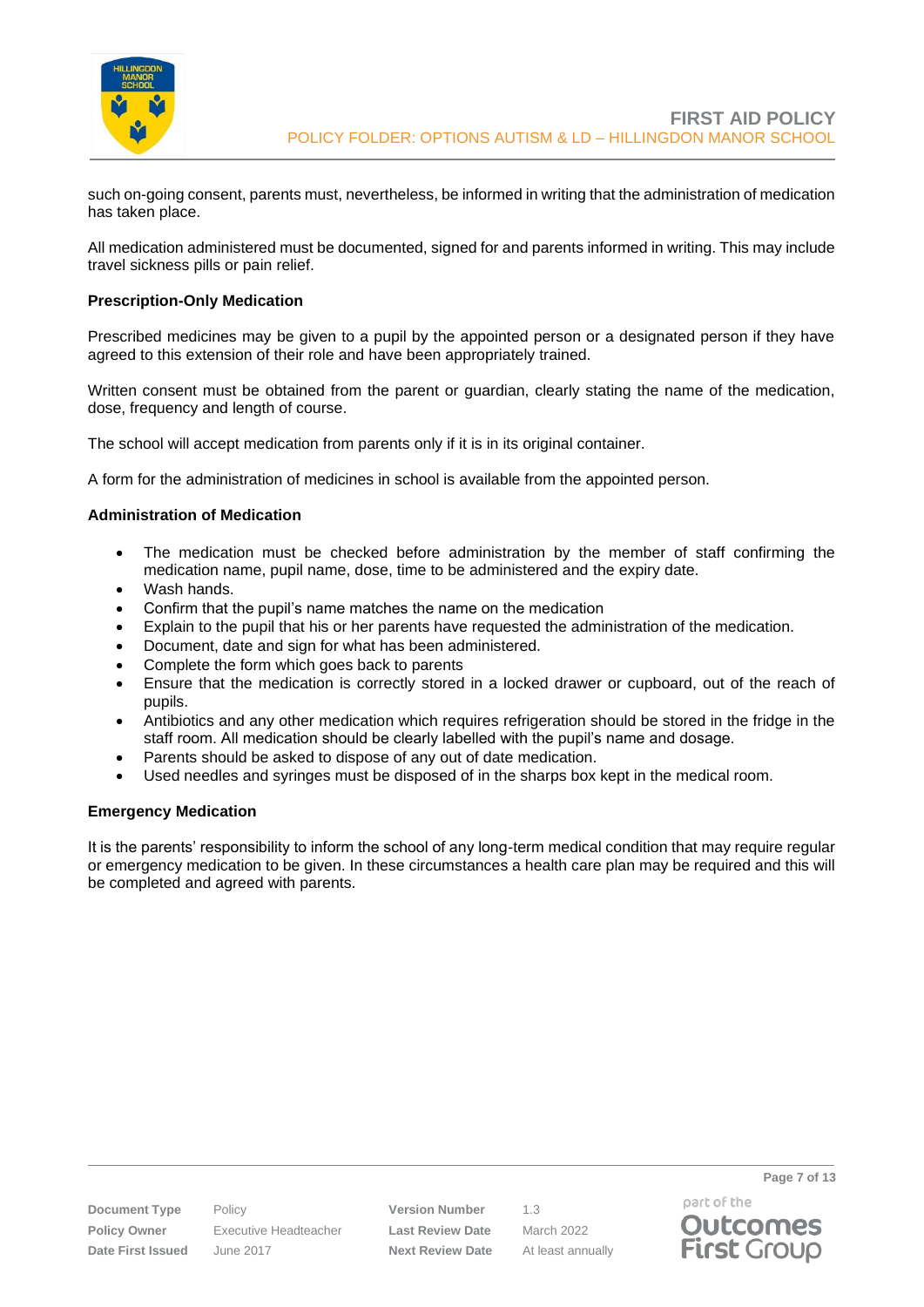

## <span id="page-7-0"></span>**9.0 GUIDELINES FOR REPORTING**

## **Guidelines for reporting: RIDDOR (Reporting of Injuries, Diseases and Dangerous Occurrences Regulations 1995)**

By law any of the following accidents or injuries to pupils, staff, visitors, members of the public or other people not at work requires notification to be sent to the Health and Safety executive by phone, fax, email or letter.

Major injuries from schedule 1 of the regulations:

- Any fracture, other than to the fingers, thumbs or toes.
- Any amputation.
- Dislocation of the shoulder, hip, knee or spine.
- Loss of sight (whether temporary or permanent)
- A chemical or hot metal burn to the eye or any penetrating injury to the eye.
- Any injury resulting from an electric shock or electrical burn (including any electrical burn caused by arcing or arcing products, leading to unconsciousness or requiring resuscitation or admittance to hospital for more than 24 hours.
- Any other injury leading to hypothermia, heat induced illness or to unconsciousness requiring resuscitation or admittance to hospital for more than 24 hours
- Any other injury lasting over 3 days
- Loss of consciousness caused by asphyxia or by exposure to a harmful substance or biological agent.

Either of the following conditions which result from the absorption of any substance by inhalation, ingestion or through the skin:

- Acute illness requiring medical treatment; or
- Loss of consciousness
- Acute illness which requires medical treatment where there is reason to believe that this resulted from exposure to a biological agent or its toxins or infected material.
- Death
- A specified dangerous occurrence, where something happened which did not result in an injury, but could have done.

## <span id="page-7-1"></span>**10.0 APPENDIX 1: HEALTH PROTECTION AGENCY GUIDELINES DOE INFECTIOUS DISEASES**

| <b>ILLNESS</b> | PERIOD OF EXCLUSION                      | <b>COMMENTS</b>                                                                                                                                                                                                                                                  |
|----------------|------------------------------------------|------------------------------------------------------------------------------------------------------------------------------------------------------------------------------------------------------------------------------------------------------------------|
| Chickenpox     | 5 days from onset of rash                | Pregnant women up to 20 weeks and those in last 3<br>weeks of pregnancy should inform their midwife that<br>they have been in contact with chickenpox.<br>Any children being treated for cancer or on high<br>doses of steroids should also seek medical advice. |
| German         | For 5 days from onset of rash            | Pregnant women should inform their midwife about                                                                                                                                                                                                                 |
| <b>Measles</b> |                                          | contact                                                                                                                                                                                                                                                          |
| Impetigo       | Until lesions are crusted or<br>healed   | Antibiotic treatment by mouth may speed healing                                                                                                                                                                                                                  |
| <b>Measles</b> | 5 days from onset of rash                | Any children being treated for cancer or on high<br>doses of steroids must seek medical advice                                                                                                                                                                   |
| Scabies        | treatment has been<br>Until<br>commenced | Two<br>treatments one week apart<br>for<br>cases.<br>Treatment should include all household members<br>and any other very close contacts                                                                                                                         |

**Policy Owner** Executive Headteacher **Last Review Date** March 2022 **Date First Issued** June 2017 **Next Review Date** At least annually

**Document Type** Policy **Version Number** 1.3

**Page 8 of 13**



part of the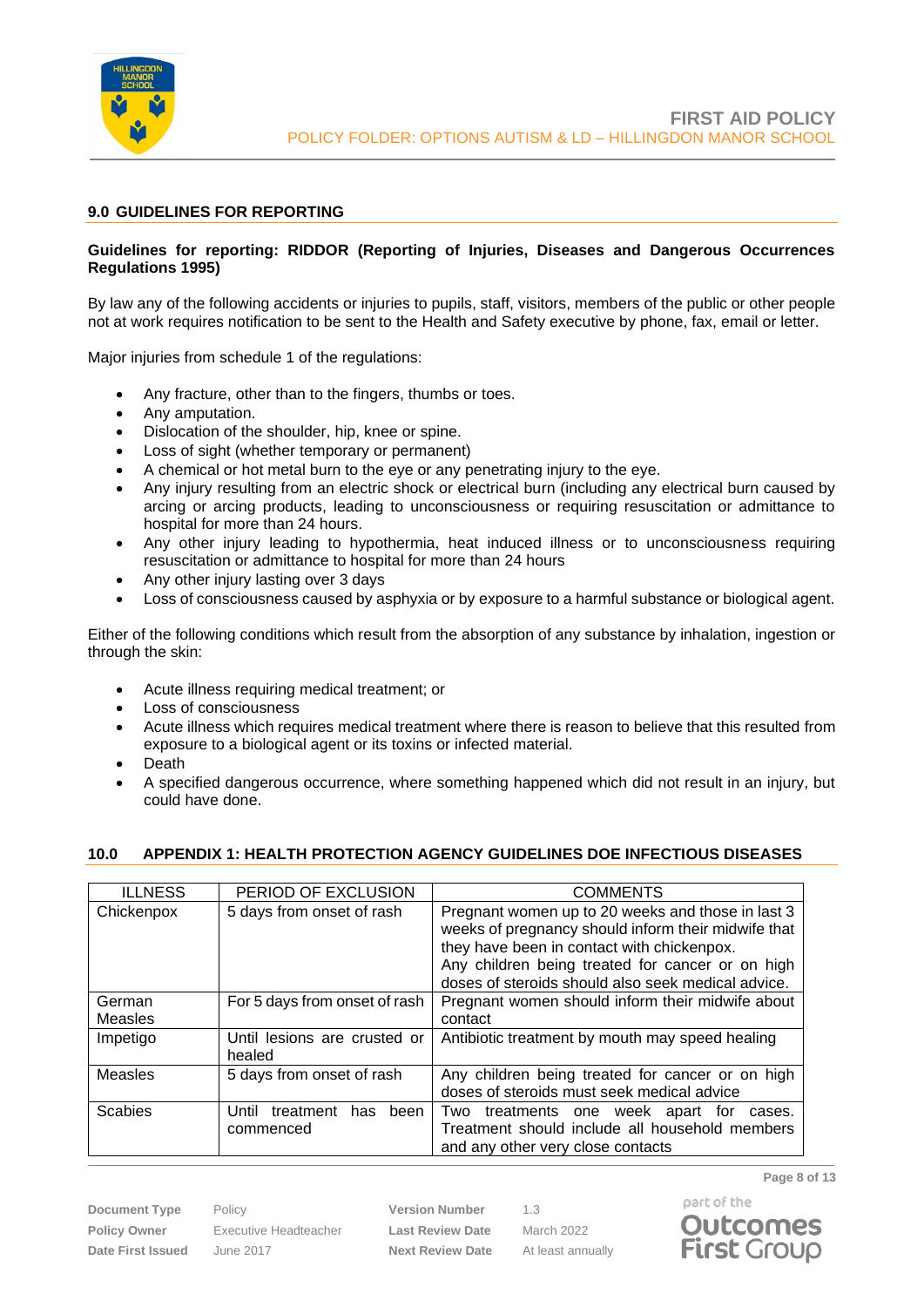

| <b>Scarlet Fever</b>         | 5 days after commencing<br>antibiotics                 | Antibiotic treatment recommended                                                                                                                                              |
|------------------------------|--------------------------------------------------------|-------------------------------------------------------------------------------------------------------------------------------------------------------------------------------|
| Slapped Cheek<br>Syndrome    | None                                                   | Pregnant women up to 20 weeks must inform their<br>midwife about contact                                                                                                      |
| Diarrhoea<br>and<br>vomiting | 48 hours from last episode of<br>diarrhoea or vomiting | Exclusion from swimming may be needed                                                                                                                                         |
| <b>Hepatitis A</b>           | Exclusion may be necessary                             | Consult the Health Protection Agency                                                                                                                                          |
| Meningococcal<br>meningitis  | Until recovered                                        | Communicable disease control will give advice on<br>any treatment needed and identify contact requiring<br>treatment. No need to exclude siblings or other<br>close contacts. |
| Viral Meningitis             | Until fully recovered                                  |                                                                                                                                                                               |
| Threadworms                  | None                                                   | Treatment is recommended for the pupil and family<br>members                                                                                                                  |
| <b>Mumps</b>                 | 5 days from onset of swollen<br>glands                 |                                                                                                                                                                               |
| <b>Head Lice</b>             | None once treated                                      | Treatment is recommended for the pupil and close<br>contacts if live lice are found, "Head Lice Letter" to<br>be sent home                                                    |
| Conjunctivitis               | None                                                   | Children do not usually need to stay off school with<br>conjunctivitis.                                                                                                       |
| Influenza                    | Until fully recovered                                  |                                                                                                                                                                               |
| Cold sores                   | None                                                   | Avoid contact with the sores                                                                                                                                                  |
| Warts, verrucae              | None                                                   | Verrucae should be covered in situations where<br>shoes and sock are removed                                                                                                  |
| Glandular fever              | None                                                   |                                                                                                                                                                               |
| Tonsillitis                  | None                                                   |                                                                                                                                                                               |

## <span id="page-8-0"></span>**11.0 APPENDIX 2: GUIDANCE TO STAFF ON PARTICULAR MEDICAL CONDITIONS**

Guidance to staff on particular medical conditions

#### **(i) Allergic reactions**

Symptoms and treatment of a mild allergic reaction:

- Rash
- Flushing of the skin
- Itching or irritation

If the pupil has a care plan, follow the guidance provided and agreed by parents. Administer the prescribed dose of antihistamine to a child who displays these mild symptoms only. Make a note of the type of medication, dose given, date, and time the medication was administered. Complete and sign the appropriate medication forms, as detailed in the policy. Observe the child closely for 30 minutes to ensure symptoms subside.

## **(ii) Anaphylaxis**

Symptoms and treatment of Anaphylaxis:

- Swollen lips, tongue, throat or face
- Nettle type rash
- Difficulty swallowing and/or a feeling of a lump in the throat
- Abdominal cramps, nausea and vomiting
- Generalised flushing of the skin
- Difficulty in breathing
- Difficulty speaking

**Document Type** Policy **Version Number** 1.3

**Policy Owner** Executive Headteacher **Last Review Date** March 2022 **Date First Issued** June 2017 **Next Review Date** At least annually

part of the **Outcomes First Group** 

**Page 9 of 13**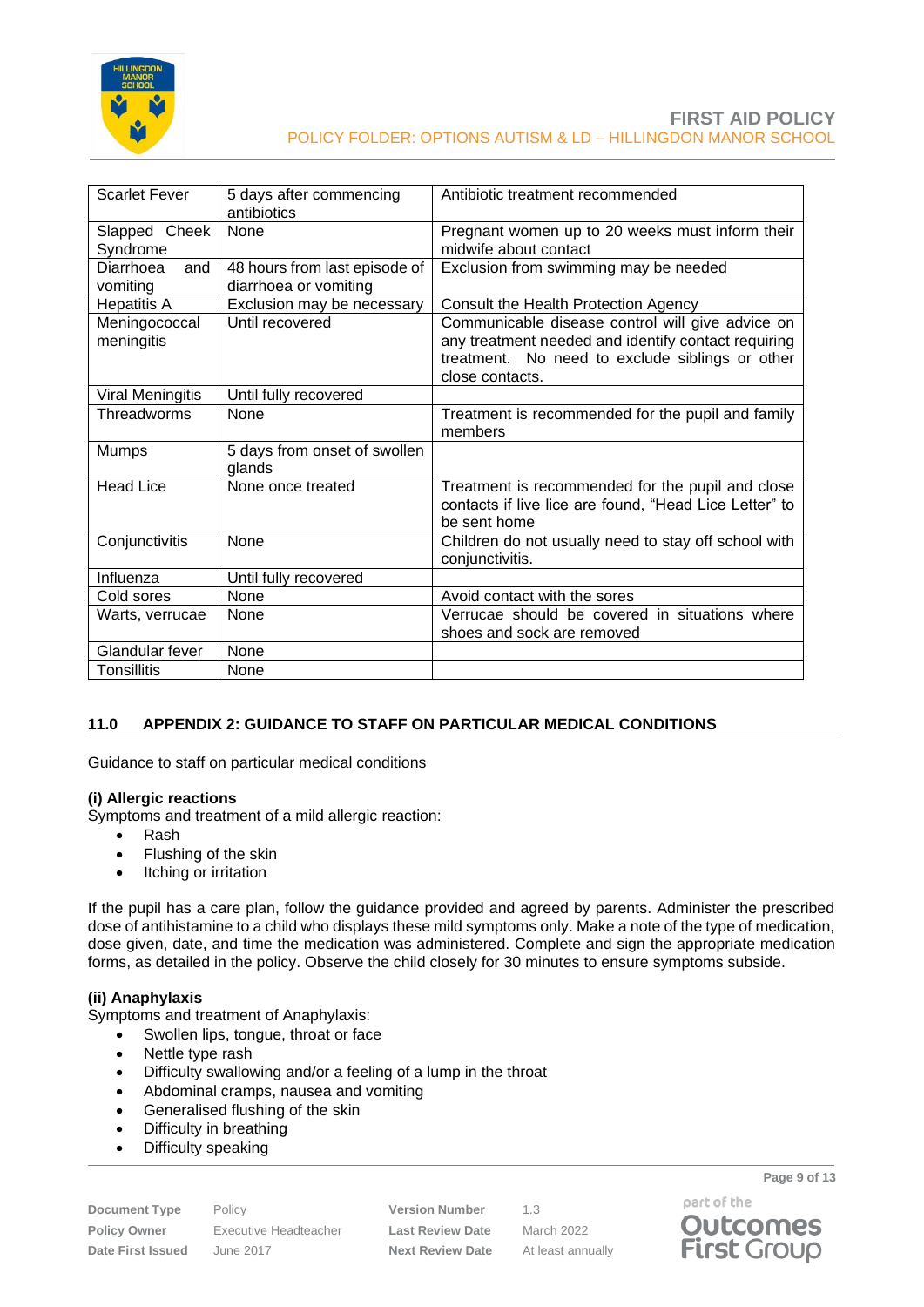

- Sudden feeling of weakness caused by a fall in blood pressure
- Collapse and unconsciousness

When someone develops an anaphylactic reaction the onset is usually sudden, with the above signs and symptoms of the reaction progressing rapidly, usually within a few minutes.

#### **Action to be taken**

1. Send someone to call for a paramedic ambulance and inform parents. Arrange to meet parents at the hospital.

- 2. Send for the named emergency box.
- 3. Reassure the pupil help is on the way.
- 4. Remove the Epi-pen from the carton and pull off the grey safety cap.
- 5. Place the black tip on the pupil's thigh at right angles to the leg (there is no need to remove clothing).
- 6. Press hard into the thigh until the auto injector mechanism functions and hold in place for 10 seconds.
- 7. Remove the Epi-pen from the thigh and note the time.
- 8. Massage the injection area for several seconds.
- 9. If the pupil has collapsed lay him/her on the side in the recovery position.
- 10. Ensure the paramedic ambulance has been called.
- 11. Stay with the pupil.

12. Steps 4-8 maybe repeated if no improvement in 5 minutes with a second Epi-pen if you have been instructed to do so by a doctor.

**REMEMBER** Epi-pens are not a substitute for medical attention, if an anaphylactic reaction occurs and you administer the Epi-pen the pupil MUST be taken to hospital for further checks.

Epi-pen treatment must only be undertaken by staff who have received specific training.

#### **(iii) Asthma management**

The school recognises that asthma is a serious but controllable condition and the school welcomes any pupil with asthma. The school ensures that all pupils with asthma can and fully participate in all aspects of school life, including any out of school activities. Taking part in PE is an important part of school life for all pupils and pupils with asthma are encouraged to participate fully in all PE lessons. Teaching staff will be aware of any child with asthma from a list of pupils with medical conditions kept in every class room and offices. The school has a smoke free policy.

## **Trigger factors**

- Change in weather conditions
- Animal fur
- Having a cold or chest infection
- Exercise
- Pollen
- Chemicals
- Air pollutants
- Emotional situations
- **Fxcitement**

# **General considerations**

Pupils with asthma need immediate access to their reliever inhaler. Younger pupils will require assistance to administer their inhaler. It is the parents' responsibility to ensure that the school is provided with a named, indate reliever inhaler, which is kept in the classroom (or with the pupil if appropriate), not locked away and always accessible to the pupil. Teaching staff should be aware of a child's trigger factors and try to avoid any situation that may cause a pupil to have an asthma attack. It is the parents' responsibility to provide a new inhaler when out of date. Pupils must be made aware of where their inhaler is kept and this medication must be taken on any out of school activities.

| <b>Document Type</b> |  |  |  |
|----------------------|--|--|--|
| <b>Policy Owner</b>  |  |  |  |
| Date First Issued    |  |  |  |

**Policy Owner** Executive Headteacher **Last Review Date** March 2022 **Date First Issued** June 2017 **Next Review Date** At least annually

Policy **Version Number** 1.3



**Page 10 of 13**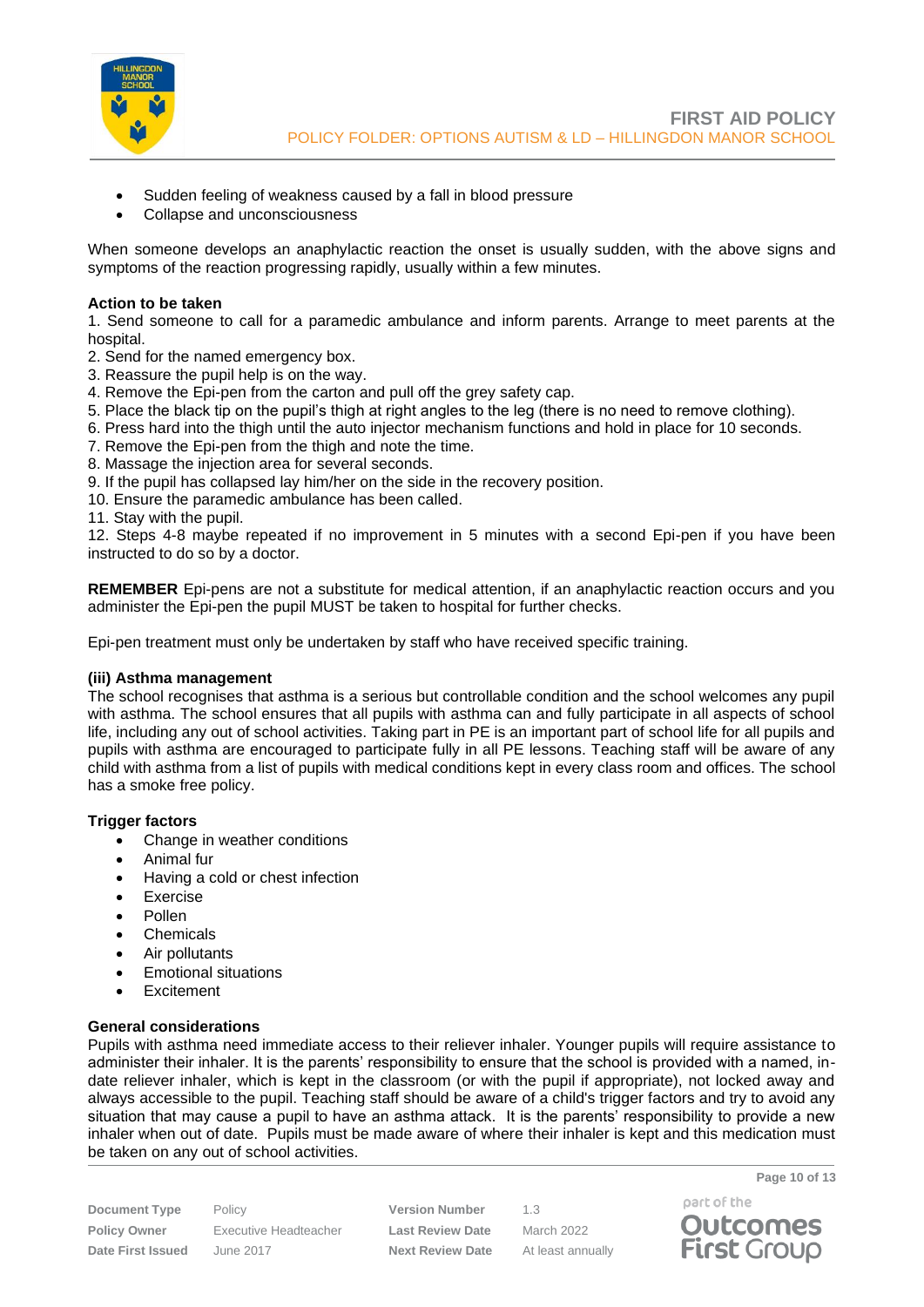

As appropriate for their age and maturity, pupils are encouraged to be responsible for their reliever inhaler, which is to be brought to school and kept in a school bag to be used as required. A spare named inhaler should be brought to school and given to the class teacher for use if the pupil's inhaler is lost or forgotten.

## **Recognising an asthma attack**

- Pupil unable to continue an activity
- Difficulty in breathing
- Chest may feel tight
- Possible wheeze
- Difficulty speaking
- Increased anxiety
- Coughing, sometimes persistently

#### **Action to be taken**

- 1. Ensure that prescribed reliever medication (usually blue) is taken promptly.
- 2. Reassure the pupil.
- 3. Encourage the pupil to adopt a position which is best for them-usually sitting upright.
- 4. Wait five minutes. If symptoms disappear the pupil can resume normal activities.

5. If symptoms have improved but not completely disappeared, inform parents and give another dose of their inhaler and call the appointed person or a first aider if she not available.

6. Loosen any tight clothing.

7. If there is no improvement in 5-10 minutes continue to make sure the pupil takes one puff of their reliever inhaler every minute for five minutes or until symptoms improve.

8. Call an ambulance.

9. Accompany pupil to hospital and await the arrival of a parent.

#### **(iv) Diabetes management**

Pupils with diabetes can attend school and carry out the same activities as their peers but some forward planning may be necessary. Staff must be made aware of any pupil with diabetes attending school.

## **Signs and symptoms of low blood sugar (hypoglycaemic attack)**

This happens very quickly and may be caused by: a late meal, missing snacks, insufficient carbohydrate, more exercise, warm weather, too much insulin and stress. The pupil should test his or her blood glucose levels if blood testing equipment is available.

- Pale
- Glazed eyes
- Blurred vision
- Confusion/incoherent
- Shaking
- Headache
- Change in normal behaviour-weepy/aggressive/quiet
- Agitated/drowsy/anxious
- Tingling lips
- Sweating
- Hunger
- Dizzy

## **Action to be taken**

1. Follow the guidance provided in the care plan agreed by parents.

2. Give fast acting glucose-either 50ml glass of Lucozade or 3 glucose tablets. (Pupils should always have their glucose supplies with them. Extra supplies will be kept in emergency boxes. This will raise the blood sugar level quickly.

**Document Type** Policy **Version Number** 1.3 **Policy Owner** Executive Headteacher **Last Review Date** March 2022 **Date First Issued** June 2017 **Next Review Date** At least annually **Page 11 of 13**

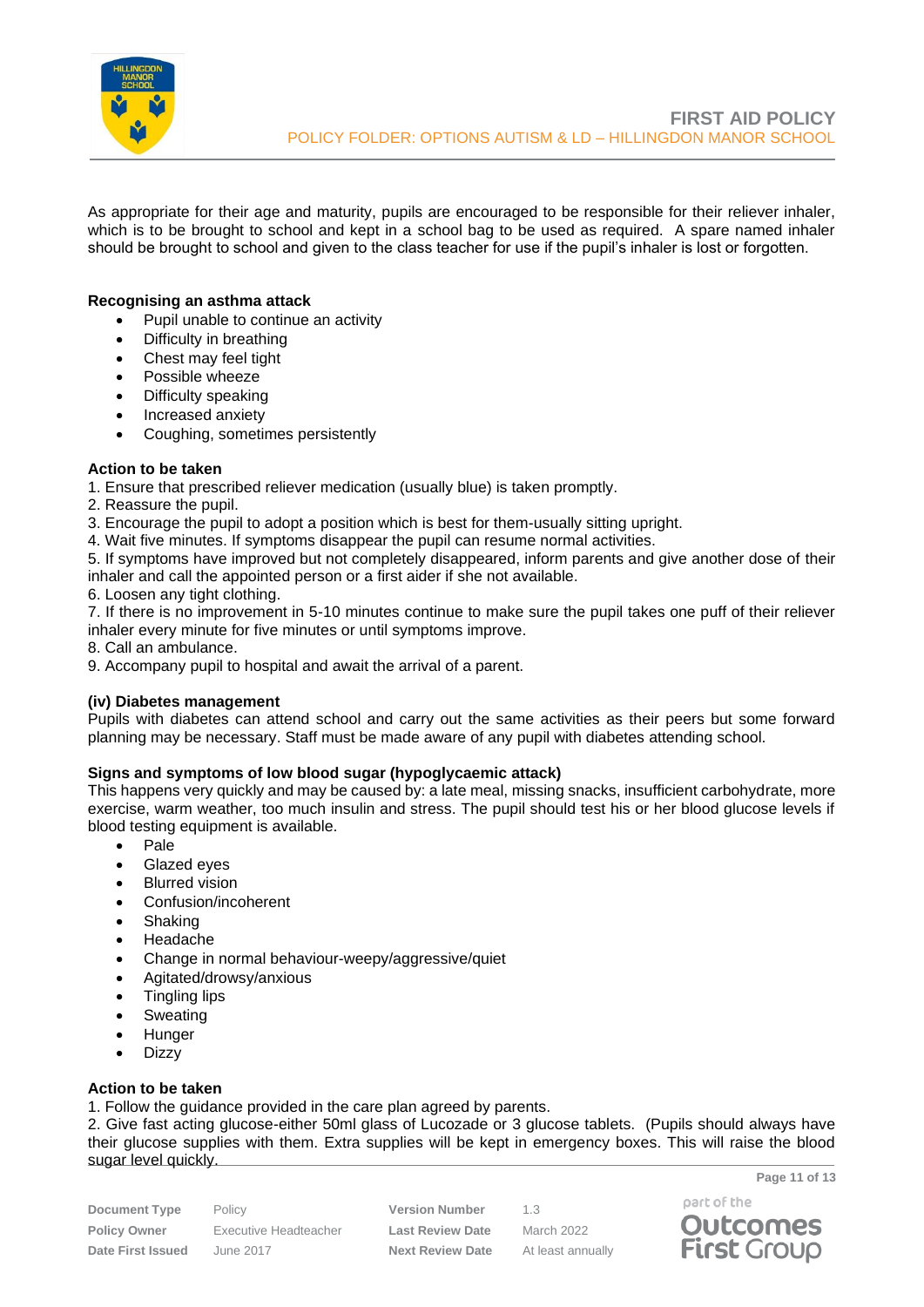

- 3. This must be followed after 5-10 minutes by 2 biscuits, a sandwich or a glass of milk.
- 4. Do not send the child out of your care for treatment alone.
- 5. Allow the pupil to have access to regular snacks.
- 6. Inform parents.

## **Action to take if the pupil becomes unconscious:**

- 1. Place pupil in the recovery position and seek the help of the appointed person or a first aider.
- 2. Do not attempt to give glucose via mouth as pupil may choke.
- 3. Telephone 999.
- 4. Inform parents.
- 5. Accompany pupil to hospital and await the arrival of a parent.

#### **Signs and symptoms of high blood sugar (hyperglycaemic attack)**

Hyperglycaemia – develops much more slowly than hypoglycaemia but can be more serious if left untreated. It can be caused by too little insulin, eating more carbohydrate, infection, stress and less exercise than normal.

- Feeling tired and weak
	- **Thirst**
	- Passing urine more often
	- Nausea and vomiting
	- Drowsy
	- Breath smelling of acetone
	- Blurred vision
- **Unconsciousness**
- •

## **Action to be taken**

- 1. Inform the appointed person or a first aider
- 2. Inform parents
- 3. Pupil to test blood
- 4. Call 999

## **(v) Epilepsy management**

#### **How to recognise a seizure**

There are several types of epilepsy but seizures are usually recognisable by the following symptoms:

- Pupil may appear confused and fall to the ground.
- Slow noisy breathing.
- Possible blue colouring around the mouth returning to normal as breathing returns to normal.
- Rigid muscle spasms.
- Twitching of one or more limbs or face
- Possible incontinence.

A pupil diagnosed with epilepsy will have an emergency care plan.

#### **Action to be taken**

Send for an ambulance; if this is a pupil's first seizure, if a pupil known to have epilepsy has a seizure lasting for more than five minutes or if an injury occurs.

If agreed in advance by parents and their GP.

- Seek the help of the appointed person or a first aider.
- Help the pupil to the floor.
- Do not try to stop seizure.
- Do not put anything into the mouth of the pupil.

**Document Type** Policy **Version Number** 1.3 **Policy Owner** Executive Headteacher **Last Review Date** March 2022 **Date First Issued** June 2017 **Next Review Date** At least annually



**Page 12 of 13**